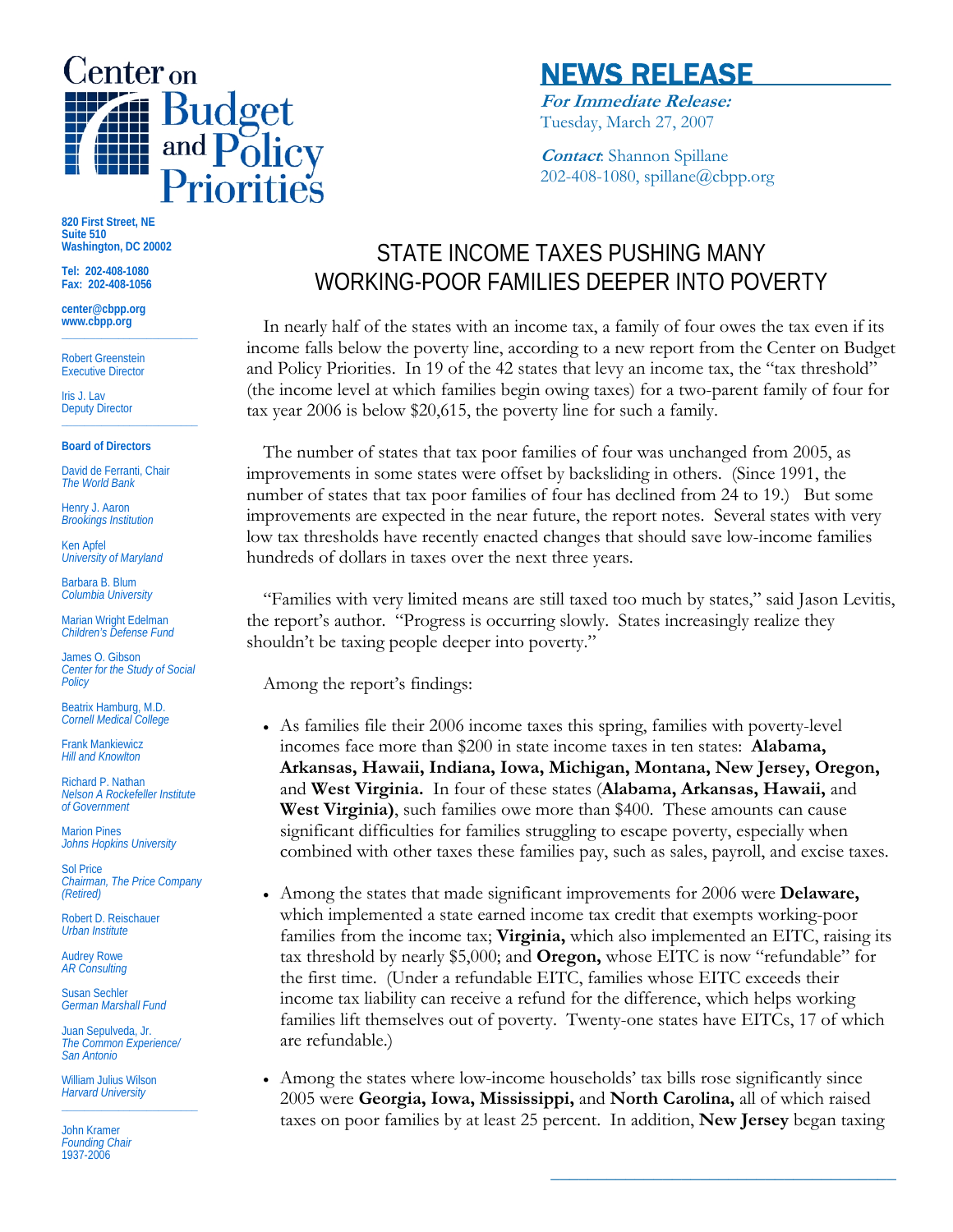poor families of four for the first time since 1998; a family of four at the poverty line received a refund of \$728 in 2005 but *owed* \$219 in 2006.

In most states where low-income households' tax bills rose, this happened not because of explicit policy changes but because tax provisions designed to protect low-income families including standard deductions, personal exemptions, and credits — did not keep pace with inflation.

- Nine states have recently enacted reforms that will reduce taxes on low-income families over the next several years: **Alabama, Arkansas, Hawaii, Michigan, New Mexico, Oklahoma, Oregon, Utah,** and **West Virginia.** A number of these states, however, will continue to impose heavy income taxes on low-income families. **Alabama, Hawaii,** and **Oregon** will continue to impose some of the nation's largest income taxes on the poor even after the expected reforms are implemented.
- Any state should be able to exempt the poor from income taxes, the report states. The loss of revenue from such exemptions poses special challenges for states that have a large number of poor families, and also for states where the income tax is the major state revenue source, but these challenges can be overcome. For example, the 27 states that exempt poor single-parent families of three from income taxes include three of the nation's ten poorest states (**Kentucky, New Mexico,** and **Oklahoma**) and seven of the ten states that receive their largest share of state and local tax revenue from personal income taxes (**Delaware, Kentucky, Maryland, Massachusetts, Minnesota, New York,** and **Virginia**).

 "By eliminating state income taxes on working families with incomes at or below the poverty line, states can offset some of the child care and transportation costs that families incur as they strive to become economically self-sufficient," said Levitis. "In other words, by eliminating income taxes on poor working families, states can help make work pay."

 The full report, with state-by-state fact sheets, is available at http://www.cbpp.org/3-27- 07sfp.htm.

**Note to editors:** The Center on Budget will host a media conference call briefing to discuss this new report at 1:00 p.m. (ET) on Tuesday, March 27. To participate, please register by e-mailing spillane@cbpp.org, or calling the communications office at (202) 408-1080.

## # # #

**\_\_\_\_\_\_\_\_\_\_\_\_\_\_\_\_\_\_\_\_\_\_\_\_\_\_\_\_\_\_\_\_\_\_\_\_\_** 

**The Center on Budget and Policy Priorities** is a nonprofit, nonpartisan research organization and policy institute that conducts research and analysis on a range of government policies and programs. It is supported primarily by foundation grants.